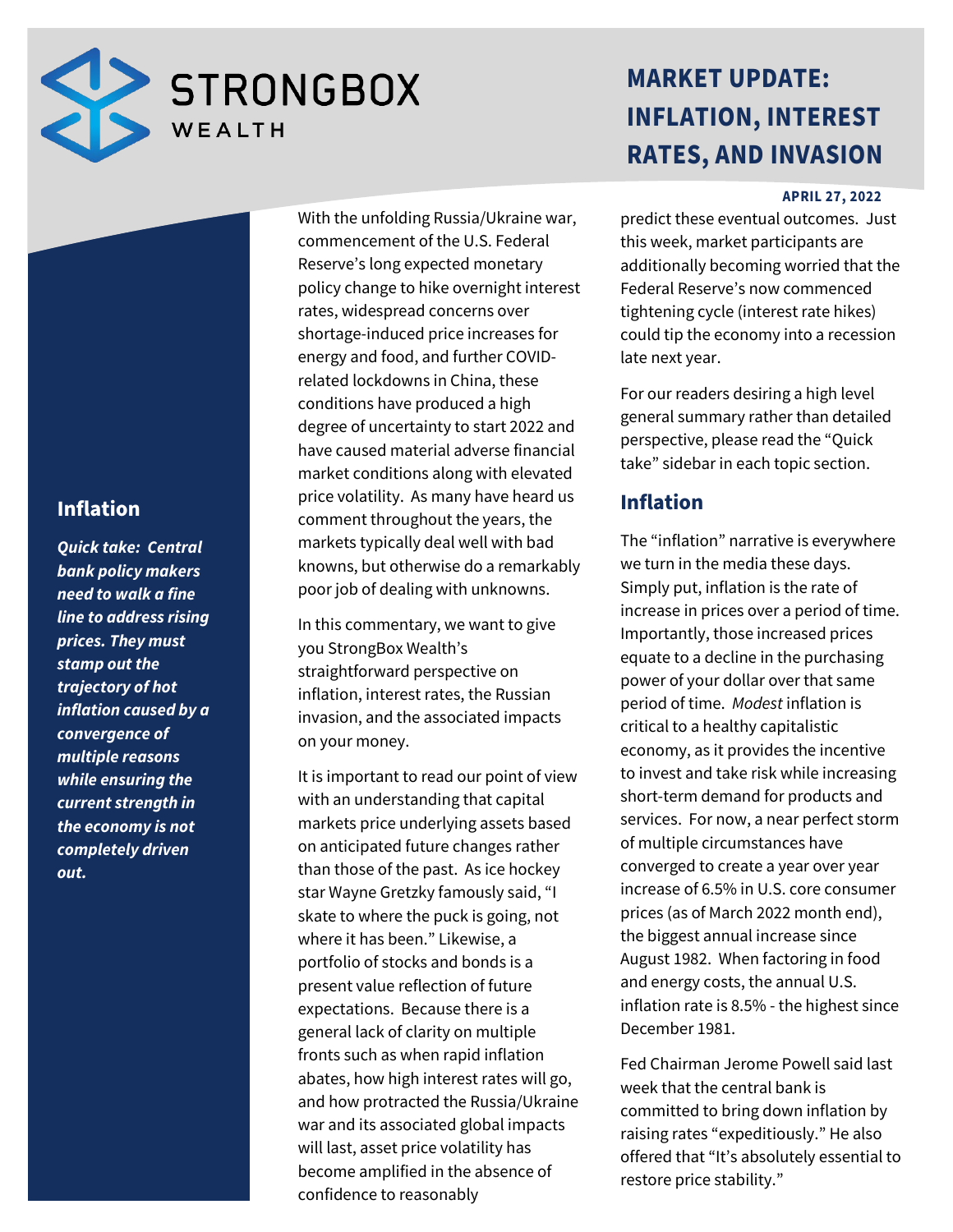

#### **The reasons for this inflation spike include:**

- COVID related U.S. government stimulus
	- COVID relief package costs totaled \$5.2 trillion. By comparison, in today's dollars World War II cost \$4.7 trillion.
- The Federal Reserve's balance sheet ballooned by \$4.5 trillion in carrying out a quantitative easing policy designed to increase the money supply through asset purchases that provided liquidity to financial institutions. This policy was chosen to increase the money supply and stimulate economic growth by encouraging lending and investment through lower rates.
- Supply chain issues
	- Logistics involved with global trade remain challenged
	- Several parts of China are back on COVID lockdown, thus reducing goods supply
	- Domestic warehouse space, truckers, seaport slots remain in short supply
- Demand surge for consumer goods
	- Cars, homes, electronics, furniture, beauty and personal care, and apparel
	- Food and grocery
- Higher production costs
	- Fewer workers in the labor market
	- Raw material inputs and commodity price increases
- Russia's invasion of Ukraine
	- Energy prices up
		- Russia supplies 11% of global oil exports
		- Russia's invasion of Ukraine accelerated an already upward trajectory of oil and gas prices
	- Wheat
		- Ukraine supplies constrained 11.5% world market share
		- Russia export ban 16.8% world market share
		- U.S. winter wheat crop is in worst shape on record
	- Fertilizer
		- Russia suspends exports as the largest global supplier until payments are guaranteed
		- Fertilizer costs up over 125% in the last twelve months
		- Sanctions, ex U.S.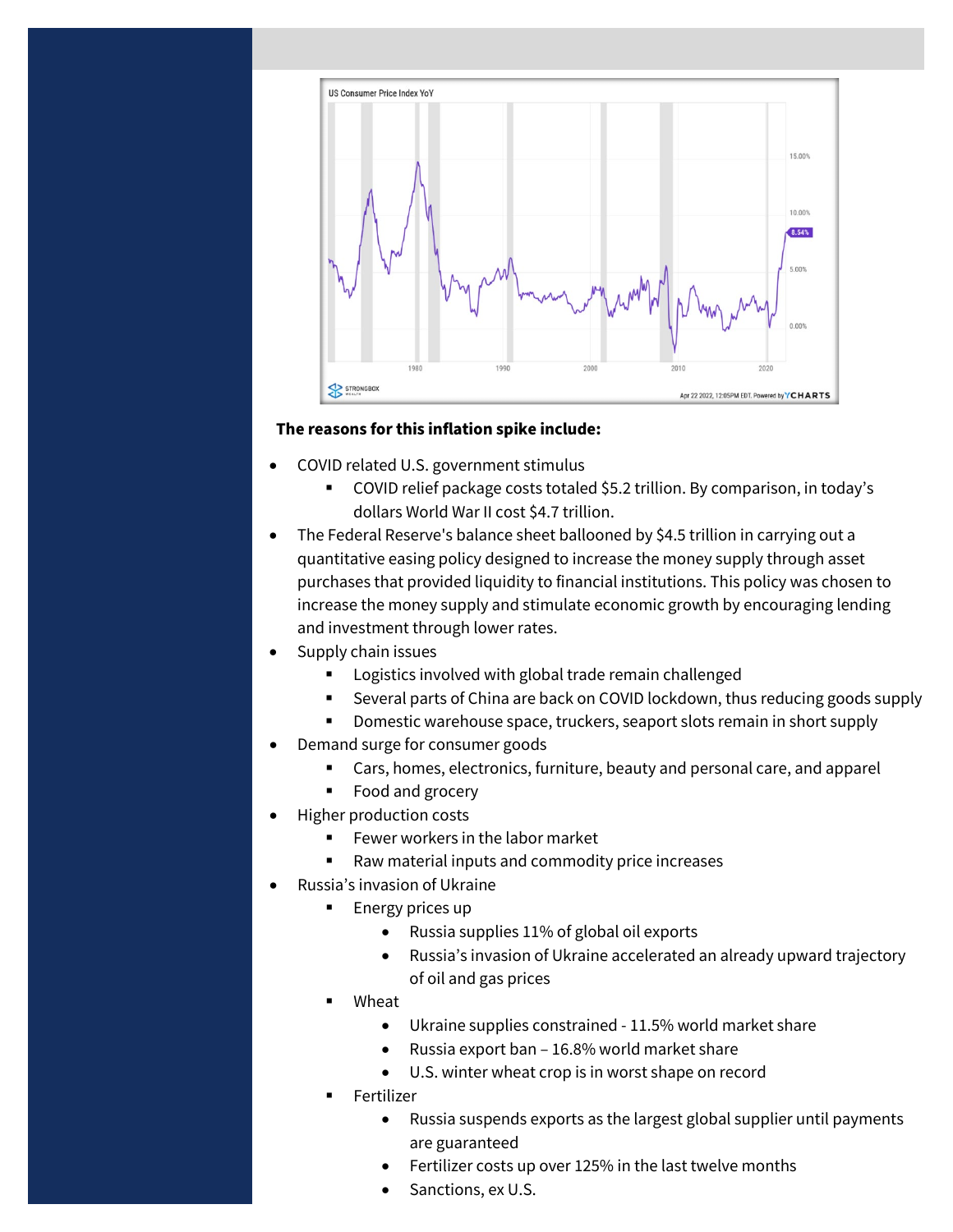#### **Interest rates**

*Quick take: Interest rates equal the cost of money and the cost is going up. When interest rates go up, bond prices reflexively go down. Although the Federal Reserve has increased the Fed Funds rate just once in this tightening cycle, bond prices have already declined in anticipation of several coming rate hikes. "Interest rates are like gravity on valuations. If interest rates are nothing, values can be almost infinite. If interest rates are extremely high, that's a huge gravitational pull on values." - Warren Buffett*

#### **Interest rates**

We are less concerned about interest rates directionally on the rise or the pace of these Federal Funds hikes, but rather the terminal (end target) point that will define when this tightening cycle finishes. If we do see a Fed Funds Rate in excess of 3.25-3.50% by next March, it will be tied for the steepest one-year of tightening since 1989. If that target moves much beyond current expectations of 3.25%, our judgment is that amplified volatility will continue in the form of bond prices fading

and stock prices facing additional headwinds. Still, our central bank wants to avoid triggering a recession by engineering a soft landing for the U.S. economy, aiming to tighten monetary policy to combat the hottest inflation since the early 1980s. Note that although the Federal Reserve is appropriately sounding the alarm to rapidly fight inflation and has taken a distinct hawkish tone, monetary policy continues to be quite accommodative.



Source: Bespoke Investment Group

Fixed income investors need to be vigilant as to the potentially harmful effects of rising interest rates on bond prices because if interest

rates increase, investors will no longer prefer the lower fixed interest paid by a bond, thus resulting in a price decline.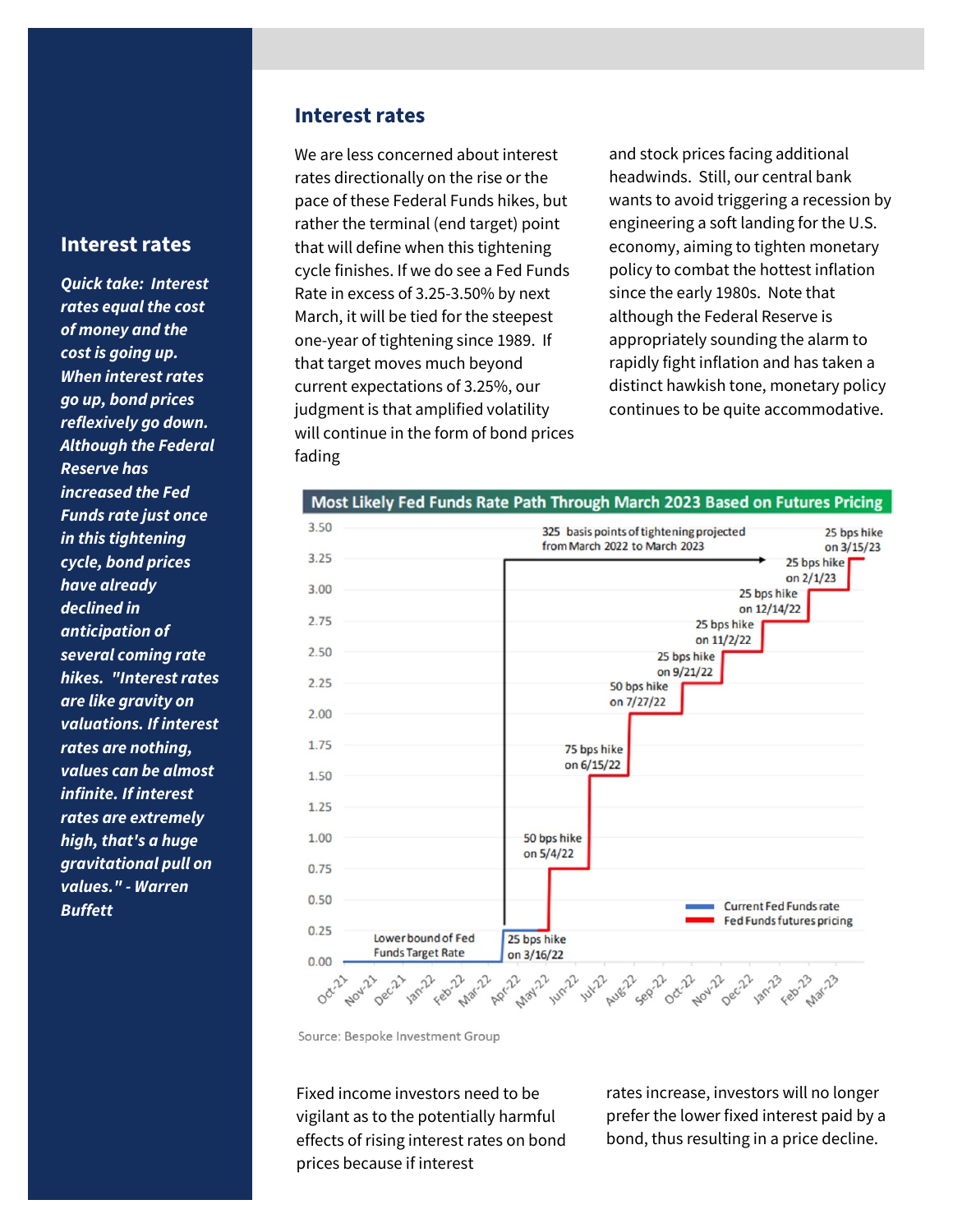

It is also important to keep in mind that the Federal Reserve has already announced plans, possibly commencing as early as their May 3-4 meeting, to begin reducing its massive \$8 trillion portfolio holdings of U.S. Treasury and mortgage-backed bonds. This process is known as Quantitative Tightening and takes place by allowing securities to mature, by not reinvesting interest inflows, or even by active sales from its portfolio. All these effects create further upward pressure on borrowing costs and mortgage interest rates.

Over the last couple weeks, the notion of an approaching U.S. recession has developed, buoyed by the relationship between short- and long-term interest rates of debt issued by the U.S. Treasury. Under normal conditions, debt with longer maturities typically carries higher interest rates than nearer-term issues. An "inverted yield curve" is considered unusual when short-term U.S. Treasury securities

have higher yields than long-term U.S. Treasury securities. This phenomenon has been a reasonably reliable predictor of pending economic recession by signaling every recession since 1955, with only one false signal in 1998. Although it is possible to experience a yield curve inversion without an ensuing recession, no recession since 1955 has occurred without an inverted yield curve.

#### **Fed hiking cycles and recessions**

| <b>Start of hiking</b><br>cycle | Start of      | Gap from start |
|---------------------------------|---------------|----------------|
|                                 | recession     | of hiking (#   |
|                                 |               | months)        |
| <b>Aug-58</b>                   | <b>Apr-60</b> | 20             |
| <b>Nov-67</b>                   | <b>Dec-69</b> | 25             |
| <b>Mar-72</b>                   | <b>Nov-73</b> | 20             |
| <b>Dec-76</b>                   | $Jan-80$      | 37             |
| Aug-80                          | July-81       | 11             |
| $Mar-83$                        | July-90       | 87             |
| $Jan-87$                        | July-90       | 42             |
| Feb-94                          | $Mar-01$      | 85             |
| <b>Jun-99</b>                   | Mar-01        | 20             |
| <b>Jun-04</b>                   | <b>Dec-07</b> | 41             |
| <b>Dec-16</b>                   | Feb-20        | 38             |

Source: Deutsche Bank Research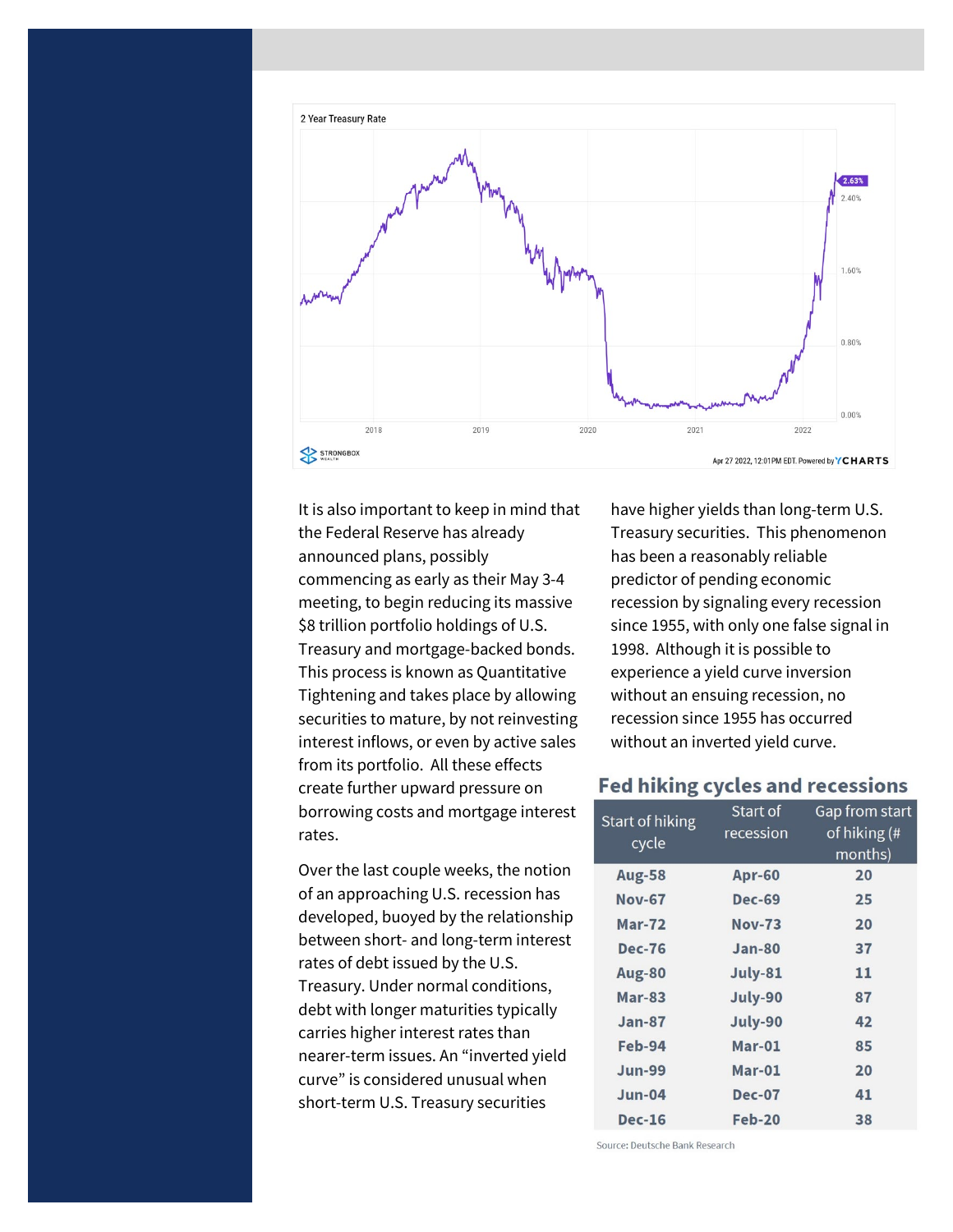### **Mortgage rates and housing**

*Quick take: We do not foresee a collapse in home sales even with higher mortgage rates. Keep in mind that Millennials are now the largest living generation in the US and have begun to enter the housing market in force, making up over 50% of new mortgage issuance for the first time in 2019. This represents a demographic tailwind for home sales into the foreseeable future.*

#### **Mortgage rates and housing**

Existing home sales fell 2.7% in March for the second month in a row, marking the slowest pace since 2020. Sales are down 4.5% versus a year ago. Average prices are up 9.6% versus last year. However, recent volatility shows that the housing market is struggling to find its footing so far in 2022, with falling affordability likely playing a role. The prime culprit recently appears to be the 30-year mortgage rate, having already risen roughly 2% since December to

be well over 5%. On top of that, potential buyers are also dealing with a mismatch between supply and demand that has pushed median prices up 15.0% from a year ago. Although the March supply of existing homes for sale rose slightly, inventories are still down 9.5% from a year ago. Despite the lack of options, demand remains strong with buyer urgency so high that 87% of existing homes sold were on the market for less than a month.



### **Implications of the Russian Invasion of Ukraine**

Reflecting increased equity, bond, foreign exchange volatility and heightened anxiety since the February 24 Russian invasion of Ukraine, financial markets, global economic data, and worldwide public opinion have been highly sensitive to news accounts of the conflict. It is fair to say that the first months of the incursion have not unfolded as Russia had anticipated. Despite intensive bombardment, Ukraine has inflicted significant military casualties on the

the country and have caused several million Ukrainian refugees to flee into neighboring countries.

More intensive cyberwarfare attacks on local and intercontinental resources have remained a constant threat. Senior NATO officials have warned Russia against the use of chemical, biological, radiologic, or nuclear weapons. A significant unknown remains as to what specific threshold would prompt further escalation and more direct confrontation with the NATO alliance.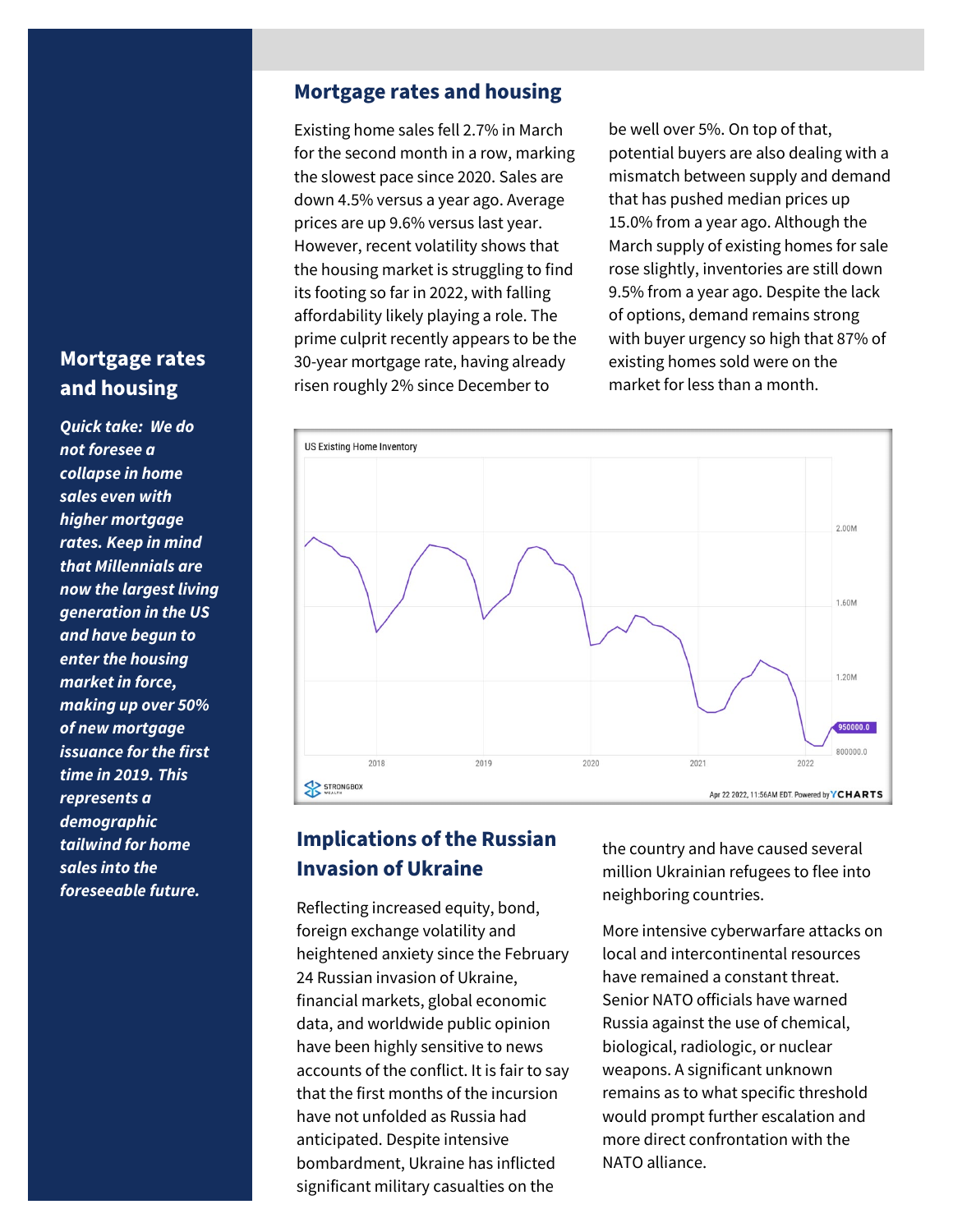## **Implications of the Russian Invasion of Ukraine**

*Quick take: Capital markets do not deal well with unknowns, especially unprecedented ones that significantly impact the delicate balance of global supply and demand. Commodity, energy, and global stock volatility will likely continue in a headline driven manner until perceived or actual conflict resolution. The supply-chain disruptions resulting from the war and the sanctions placed on Russia are farreaching and have had rapid inflationary consequences in a world already struggling to contain price pressures. The longer the conflict persists, the greater the range of potential outcomes.*

Among a range of outcomes, in its initial phases the conflict has led to:

- much-stricter-than expected financial sanctions imposed by a newly cohesive European Union, the United Kingdom, and the United States on the Russian government, central bank, companies, and specific individuals
- export and import limits or outright bans on trade, capital flows, and commercial activity
- severe disruptions to many global supply and demand channels for energy, industrial and precious metals, agricultural commodities, livestock, conventional and hybrid seeds, fertilizer, and numerous components of and final outputs of manufactured goods
- disruption to the deeply intertwined and critically important global ecosystem of semiconductor chip design, software tools, production equipment, and fabrication facilities

Faced with such a challenging set of background conditions, we believe it is prudent for investors to carefully consider the historically inflationary conditions that follow wartime activity. In addition to the inestimable human suffering, the tragic loss of life, and the enormous physical and psychological damage wreaked upon global confidence and economic activity, financial market participants may anticipate a heightened degree of concern about inflation and the resultant hawkish rhetoric and actions by central bankers in the Western world, ex Europe. At the same time, Western European authorities are likely to be seeking to provide stimulus to counterbalance the negative economic fallout in Europe because its proximity contributes to an overreliance on Russian energy sources.

#### **Markets**

Following the S&P 500's well aboveaverage total return performance of +31.5% in 2019, +18.4% in 2020, and +28.7% in 2021, and in the current environment of monetary policy transition, slowing yet still aboveaverage economic expansion, upwardly-trending inflation, we believe that careful thought, planning, and attention needs to be devoted to the investor's most appropriate means for implementing the fundamental elements of portfolio asset allocation and prudent investment strategy.

Tightening conditions can negatively impact stock prices, as higher rates may cause a slowdown or even a contraction in economic growth, thus lowering corporate profits and the earnings multiple applied to such earnings that serve as a strong stock price determinant.

It is worth keeping in mind that an average year includes three separate - 5% or more S&P 500 pullbacks, with only one such decline taking place in 2021. Except for the late February through late March 2020 COVID related market drawdown and subsequent rapid recovery, we haven't seen a 10% stock market correction since late 2018. Yet, these corrections historically happen on average every 18 months. Much has been made about stock market valuation. Two charts below illustrate that S&P 500 earnings are quite strong and forecasted estimates signal continued robust growth, while the price attributed to those earnings at various levels of inflation is an important consideration. Higher inflation typically means a lower price to earnings ratio (P/E) for the stock market. As of this writing, with an index level at approximately 4,200 and current earnings of \$243.15, the S&P 500 trades at 17.27 times earnings.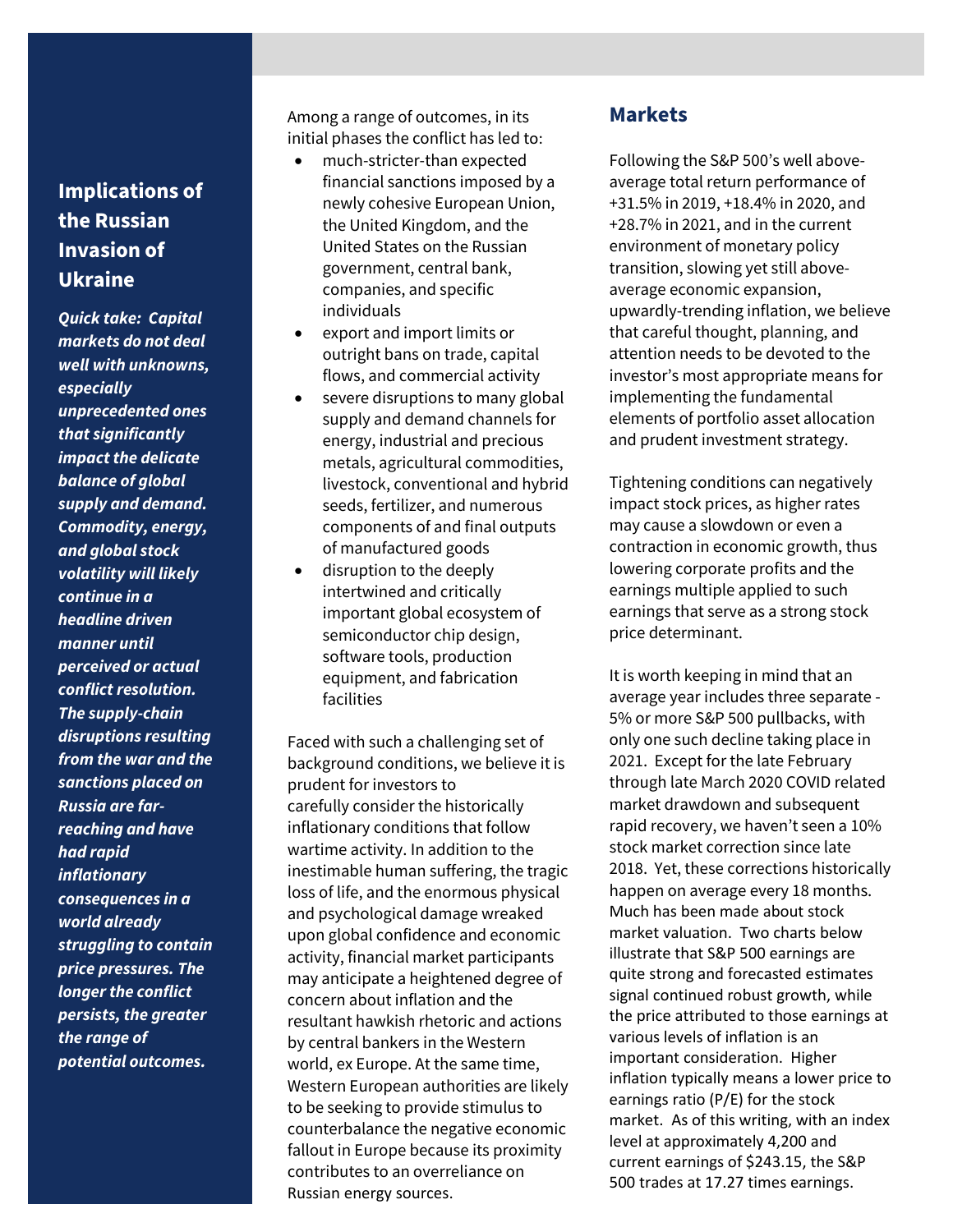#### **Markets**

*Quick take: Markets have outperformed historical averages for several years with remarkable consistency and low volatility given the benefit of low interest rates, modest inflation, strong corporate earnings, high liquidity, powerful health and technology innovation cycles, and relative geopolitical stability. However, as asset prices fluctuating more with the rising cost of money (interest rates), investor risk tolerance and underlying portfolio risk exposure are imperative to be aligned. Stock and bond repricing typically present long-term opportunity. Though not desirable, it is normal to experience elevated market volatility and price fluctuation, especially when inflation and interest rates are on the move.*

#### S&P 500 earnings per share Index annual operating earnings



Consequently, our view on the S&P 500 index price level is that it is more than fairly priced for an inflationary environment at the Federal Reserve's long term inflation target of 2%, fairly priced for a stable 3-4% inflation level environment, and likely overpriced if long term inflation trend levels settle in to exceed 4%. Thus, a significant determinant in future stock market price levels will likely hinge on the already elevated inflation rate and how it reacts to the Federal Reserve's imminent policy plans designed specifically to reduce the rate of inflation.



#### S&P 500<sup>®</sup> Average P/E by Inflation Levels





Having the bond market sell off alongside most stocks at the same time reveals itself much more in a diversified portfolio than weakness in just one asset class or the other. StrongBox Wealth's view includes a silver lining in that the bond market has already corrected by expecting and pricing in several Fed Funds rate increases with a

terminal point of approximately 3%. In other words, the bond market has already done the Federal Reserve's "dirty work" by selling off rapidly as inflation fears quickly accelerated this year, although the Fed itself is just now commencing on its tightening cycle to increase overnight rates.